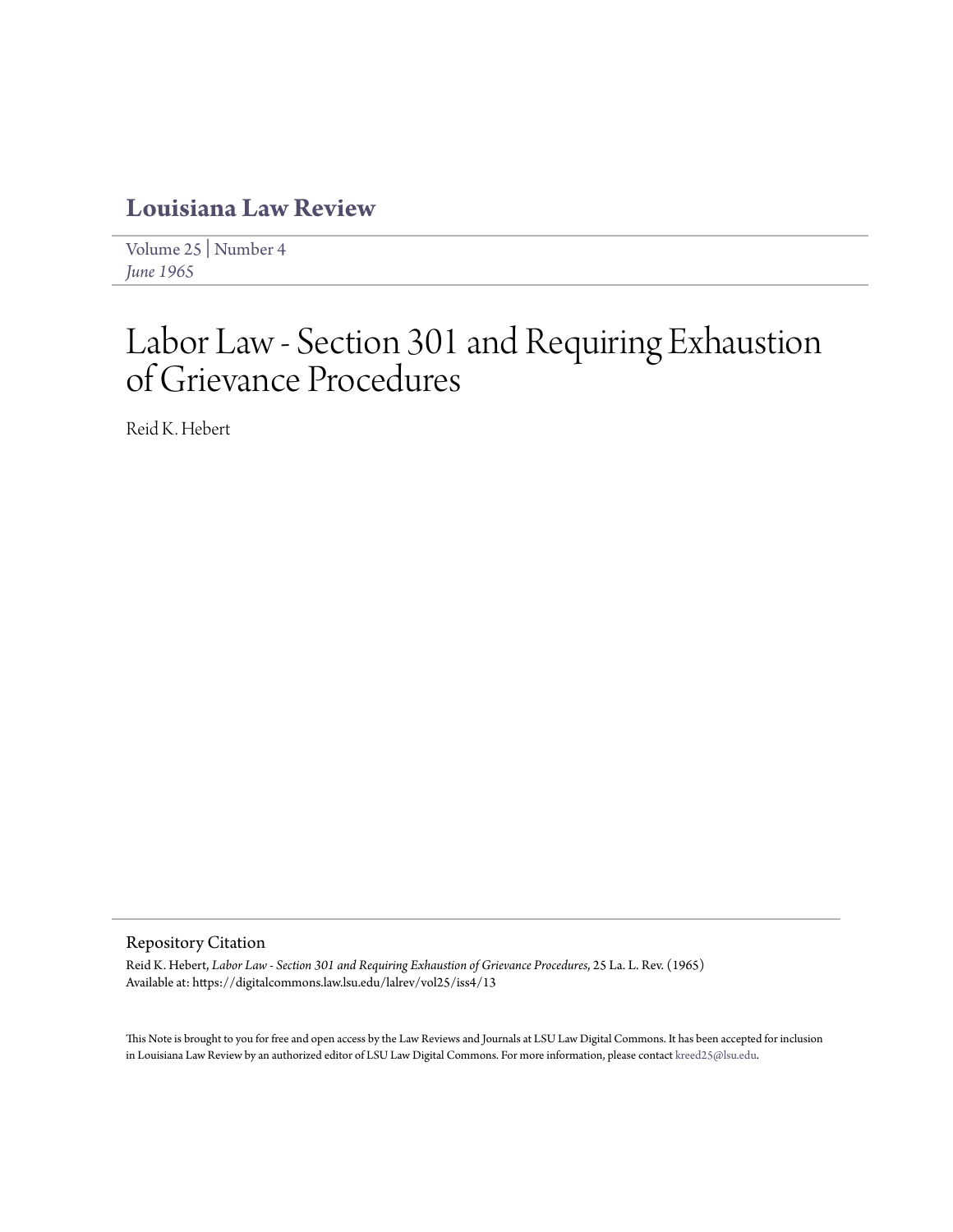an exact replica of a case already decided—he acts at his peril<sup>28</sup> in subcontracting the work without first negotiating his decision with the collective bargaining representative of his employees involved.

### *Julian Clark Martin*

# LABOR LAW **- SECTION 301 AND** REQUIRING **EXHAUSTION** OF GRIEVANCE PROCEDURES

Maddox, a laid-off employee of Republic Steel Corp., sued in an Alabama state court three years after his discharge to recover severance pay under a collective bargaining contract. The agreement provided for severance pay if any of Republic's mines were closed permanently, thereby resulting in layoff of the mine workers.1 Although the contract contained a grievance procedure culminating in binding arbitration, Maddox, rather than utilize that mode of redress, sought relief in the courts for defendant employer's breach of the collective bargaining agreement.2 The trial court entered judgment for the former employee, and the Alabama Supreme Court affirmed.8 On certiorari the United States Supreme Court reversed, one Justice dissenting. *Held,* the federal labor policy which requires that individual employees desiring to assert contract grievances attempt to use the contract grievance procedure agreed upon **by** the employer and the union as the mode of redress applies to severance pay grievances, thereby precluding the aggrieved employee from resorting initially to the state courts for relief. *Republic Steel Corp. v. Maddox,* 85 Sup. Ct. 614 (1965).

**620,** n.2.

**3. 158** So. 2d **487** (Ala. **App. 1960), af'd, 158** So. **2d** 492 (Ala. **1963).**

<sup>28.</sup> If the employer subcontracts without bargaining, and later is found guilty of an 8(a) (5) violation, the Board has available the harsh remedy of compelling resumption of the subcontracted operation, and reinstatement of the employees with back pay. See note **3 8upra.**

**<sup>1. 85</sup>** Sup. Ct. at **615,** n.1.: "The section of the contract dealing with severance allowance provided in relevant part: 'When, in the sole judgment of the Company, it decides to close permanently a plant or discontinue permanently a department of a mine or plant, or substantial portion thereof and terminate the employment of individuals, an Employee whose employment is terminated either directly as a result thereof because he was not entitled to other employment with the Company under the provisions of Section **9** of this Agreement-Seniority and Subsection **C** of this Section 14, shall be entitled to a severance allowance in accordance with and subject to the provisions hereinafter set forth in this Section 14.' " 2. For this grievance procedure set out in the contract, see **85** Sup. Ct. at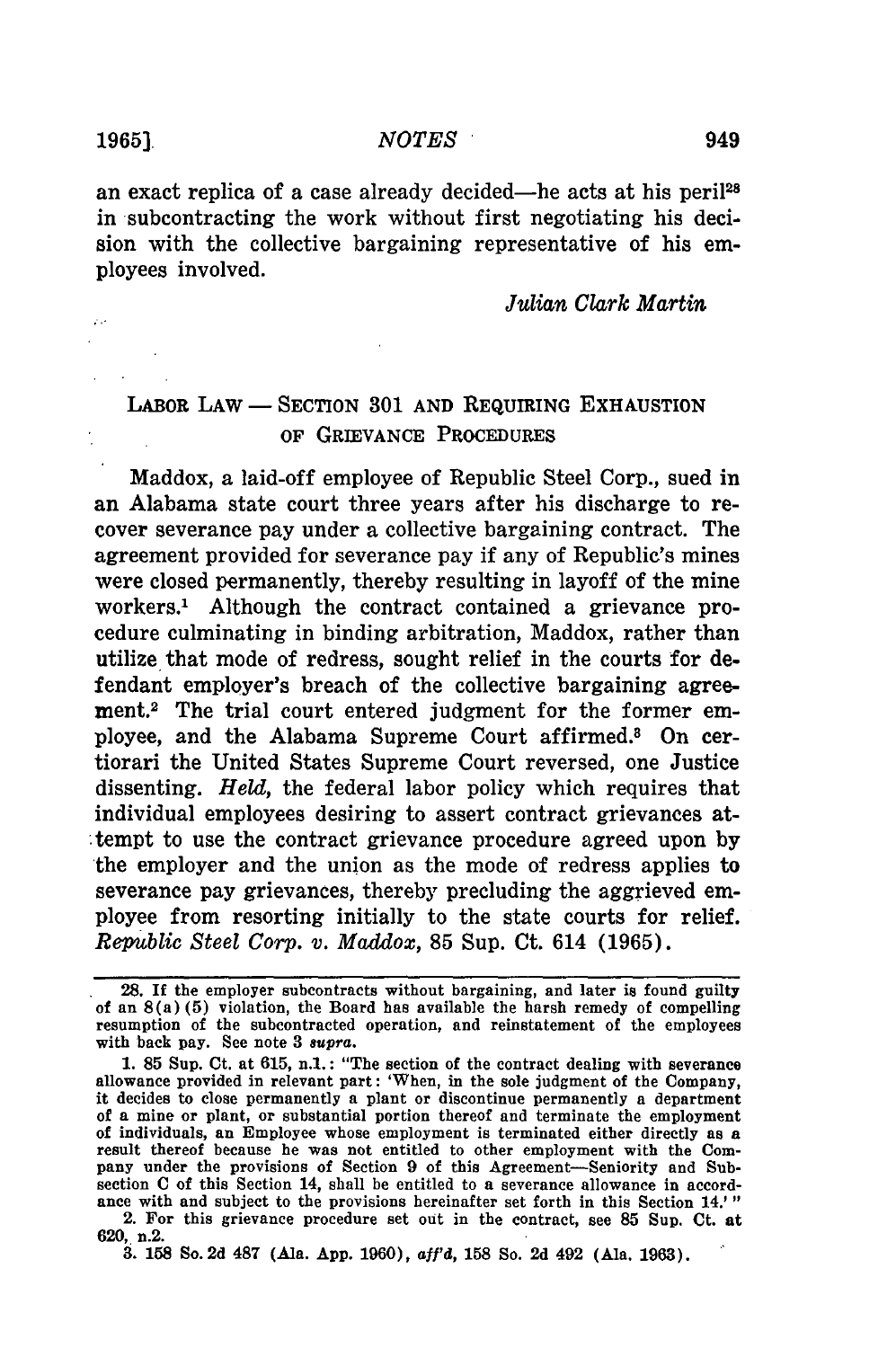There are several remedial procedures available to an aggrieved employee at first instance. More often than not, the individual employee's industrial life is governed by a collective bargaining contract which provides for a grievance procedure, and seemingly the employee's use of the prescribed procedure would be his most convenient and least expensive mode of redress. However, the individual may believe that his claim would not be presented in a way most beneficial to him under the existing contractual grievance procedure. <sup>4</sup>

Federal labor statutes seem to recognize this problem, and in appearance, if not in effect, they limit the extent to which an individual's grievance can be disregarded in favor of majority interest. Section 9 of the National Labor Relations Act (NLRA) gives the individual the right at least to present his grievance to the employer without the intervention of the bargaining representative, provided the bargaining representative is given the opportunity to be present at the meeting. 5 Section **301** of the Labor Management Relations Act (LMRA),<sup>6</sup> under which the instant case ostensibly fell, has been interpreted as authorizing the individual employee to sue his employer for a breach of the collective bargaining contract.7 Additionally, the individual

<sup>4.</sup> Several factors may induce the employee to hold this belief: the bargaining representative may desire to reach long range objectives while the employee is interested in an immediate solution to his problem; the employee may not believe he is in the union's good graces because of various reasons (he may be non-union; he may have defaulted in dues payments; or, he may have had a simple quarrel with union leaders) ; or the union may have plans which do not include the rapid solution to this particular individual's problems. **5.** National Labor Relations Act **§** 9(a), **61** Stat. 143 (1947), 29 **U.S.C.**

<sup>§159(</sup>a) **(1952)** [hereinafter cited as NLRA], provides in part: "[A]ny individual employee or a group of employees shall have the right at any time to present grievances to their employer and to have such grievances adjusted, without the intervention of the bargaining representative, as long as the adjustment is not inconsistent with the terms of a collective bargaining contract or agreement then in force; *Provided further,* That the bargaining representative has been given

opportunity to be present at such adjustment."<br>6. Labor Management Relations Act § 301(a), 61 Stat. 156 (1947), 29 U.S.C.<br>§ 185(a) (1958) [hereinafter cited as LMRA] provides: "Suits for violation of contracts between an employer and a labor organization representing employees in an industry affecting commerce as defined in this Act, or between any such labor organizations, may be brought in any district court of the United States having jurisdiction of the parties, without respect to the amount in controversy of without regard to the citizenship of the parties."<br> **7.** Smith v. Evening News Ass'n, 371 U.S. 195 (1962) overruled the prior

decision in Association of Westinghouse Salaried Employees v. Westinghouse Corp., 348 **U.S.** 437 **(1955)** and announced that courts could take jurisdiction to hear individual complaints of contract breaches. In *Smith* the Court rejected the contention that § **301** excluded all suits brought **by** employees instead of unions. "Neither the language and structure of § **301** nor its legislative history requires or persuasively supports this restrictive interpretation, which would frustrate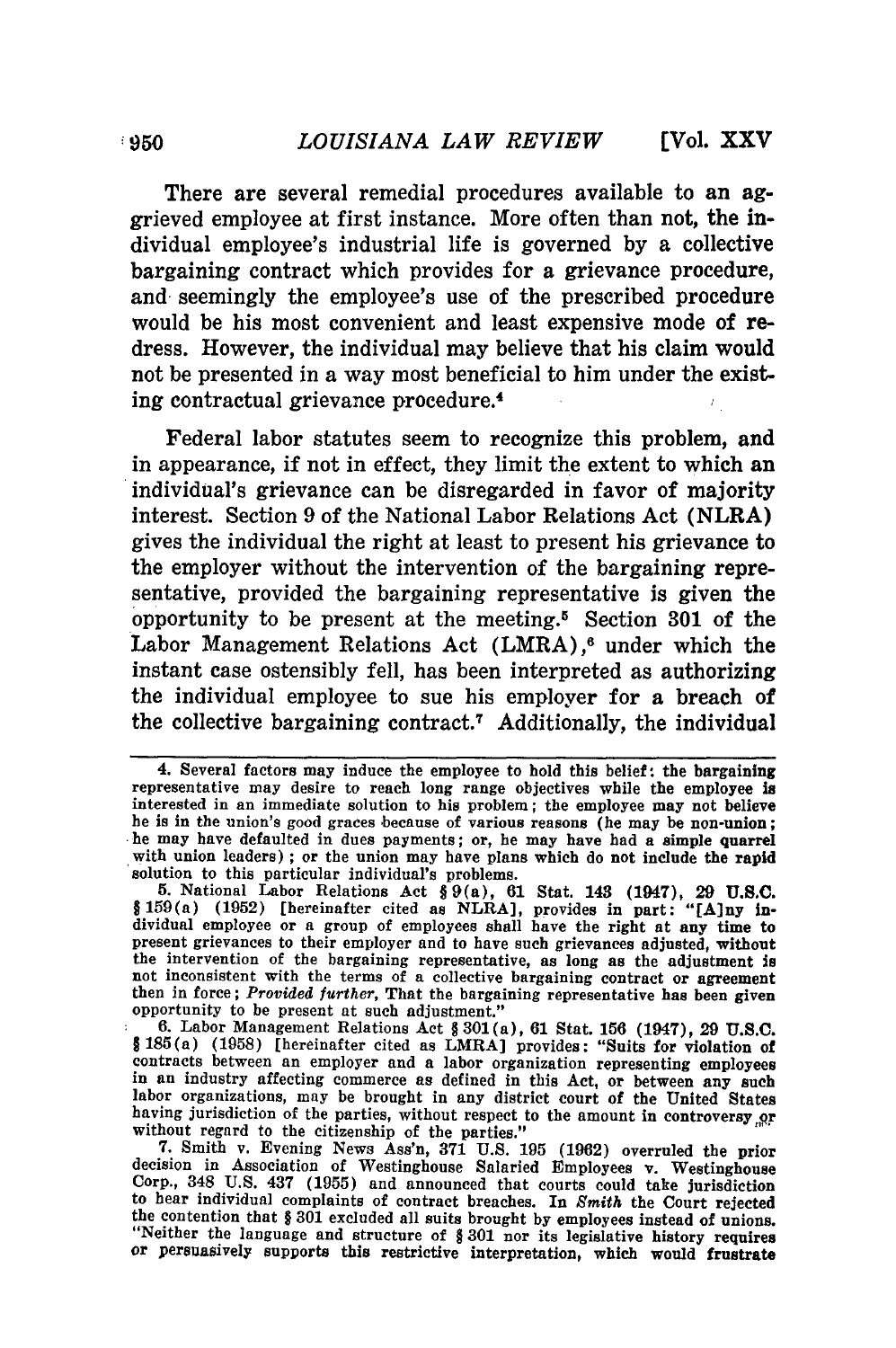**1965]**

apparently may enforce the bargaining representative's duty of fair representation through the courts and possibly the National Labor Relations Board (NLRB).<sup>8</sup>

In *Textile Workers Union of America v. Lincoln Mills,9* the Supreme Court held that section 301 of the LMRA not only opened the doors of federal courts for the enforcement of labor arbitration, but also required those courts to fashion a body of substantive law to apply in resolving labor disputes. In *Smith v. Evening News Ass'n10* the Supreme Court recognized the standing of individuals to maintain a suit under section 301 and limited the prior jurisprudential rule that state and federal courts must yield exclusive jurisdiction to the NLRB whenever an unfair labor practice is revealed by the complaint,<sup>11</sup> ruling that section 301 jurisdiction prevails even if the breach of contract may constitute an unfair labor practice. <sup>12</sup>*Smith* specifically declined, however, to decide "when, for what kinds of breach, or under what circumstances, an individual employee can bring a § 301 action." 18 In *Humphrey v. Moore,'4* the Supreme Court again did not resolve questions concerning the import of section 301 jurisdiction, but it has been said<sup>15</sup> that Justice Goldberg's "concurrence in the result" provided a significant indication:

"A mutually acceptable grievance settlement between an employer and a union, which is what the decision of the Joint Committee was, cannot be challenged by an individual dissenting employee under section 301 (a) on the ground that the parties exceeded their contractual powers in making the settlement."<sup>16</sup>

It has been argued that the "fullest implications" of Justice Goldberg's reasoning would admit jurisdiction under section 301

- 11. San Diego Building Trades Council v. Garmon, **359** U.S. 236 **(1959).**
- 12. Smith **v.** Evening News Ass'n, 371 U.S. 195, 200 (1962).
- **13. 1d.** at 204 (Black, J., dissenting).

14. **375** U.S. 335 (1964). The Court held that a decision by the contractcreated Joint Conference Committee, reached after proceedings adequate under the agreement, was final and binding upon the parties. Since the aggrieved employee failed to prove a breach of the duty of fair representation, the Committee's adjustment of his grievance was final. **15.** Comment, **73** YALE **L.J.** 1215, **1230** (1964).

**16.** Humphrey v. Moore, **375 U.S. 335, 352** (1964).

rather than serve the congressional policy expressed in that section." 371 U.S. at 200.

**<sup>8.</sup>** See notes **37** and 43 *infra.*

<sup>9.</sup> **353** U.S. 448 (1957).

<sup>10. 371</sup> U.S. 195 (1962) **;** see note 7 *supra.*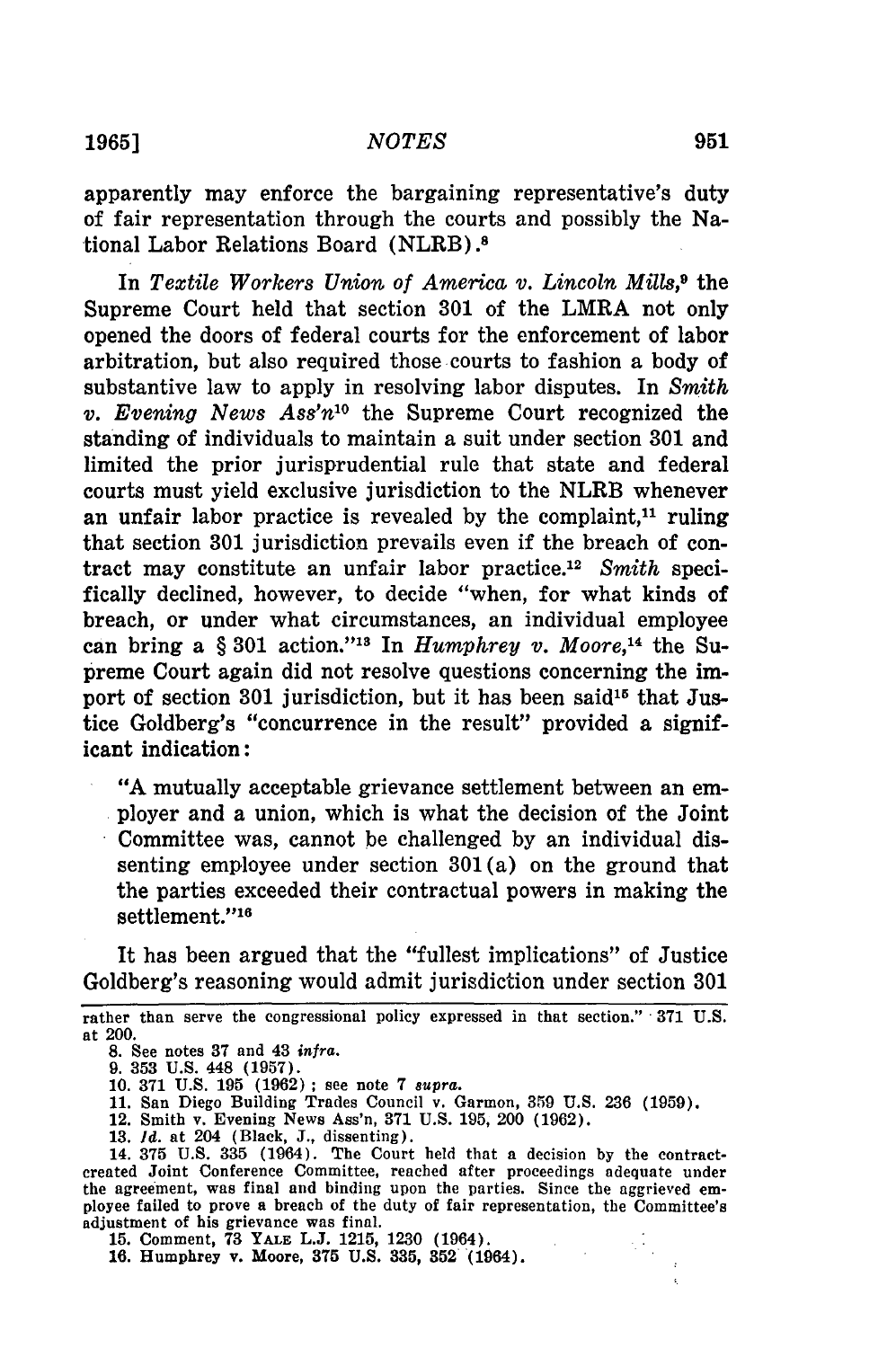for individual actions **by** employees regarding contract breaches, but that the courts would nevertheless refuse recovery in almost every case in which it could be inferred that the employer and the bargaining representative agreed to dismiss the individual's claim.17 Thus the refusal **by** a representative to process a grievance would in effect be a renegotiation of any contract right the aggrieved employee might have possessed.<sup>18</sup> If, however, such refusal amounted to unfair representation, a right of action against the union and the employer would arise.<sup>19</sup>

When challenge is made to the standing of an individual to bring an action for breach of a contract entered into **by** his collective bargaining agent and his employer, the courts will undoubtedly inquire whether that individual has exhausted his remedies under the contract. Since the source of the individual's rights is the collective bargaining contract itself, his attempt to invoke the aid of the courts without prior use of the contract grievance procedure will almost invariably fail. Thus if an individual tries to sue on a contract under section **301,** he will be forced to abide **by** the terms of the particular contract and avail himself of any remedies provided in the contract before seeking the aid of any court.<sup>20</sup>

In the instant case, the Supreme Court was concerned whether Maddox' severance pay claim could be classified as an exception to the general rule that federal labor policy requires that individual employees desiring to assert contract grievances shall attempt to use the contract grievance procedure agreed upon **by** the employer and the union as the mode of redress. The court first recognized that if the union refuses to press or merely perfunctorily presses the individual's claim, differences may arise as to the form of redress then available. Further, the court declared that unless the contract provides otherwise, the employee must afford the union the opportunity to act on his behalf. The court noted that Congress had expressly approved contract grievance procedures as a preferred method of settling disputes and stabilizing the "common law" of the plant.<sup>21</sup> Additionally,

<sup>17.</sup> Comment, **73 YALE L.J. 1215, 1230** (1964).

<sup>18.</sup> *Id.* at 1231.

<sup>19.</sup> See notes 37 and 43 *infra*.<br>
20. See, *e.g.*, Smith v. Evening News Ass'n, 371 U.S. 195 (1962); Belk v.<br>
Allied Aviation Service Co., 315 F.2d 513 (2d Cir. 1963); Donnelly v. United<br>
Fruit Co., 40 N.J. 61, 190 A.2d 82

<sup>21.</sup> **85** Sup. Ct. at 616. The court referred to the following federal statutes: LMRA § 201(c): "[C] ertain controversies which arise between parties to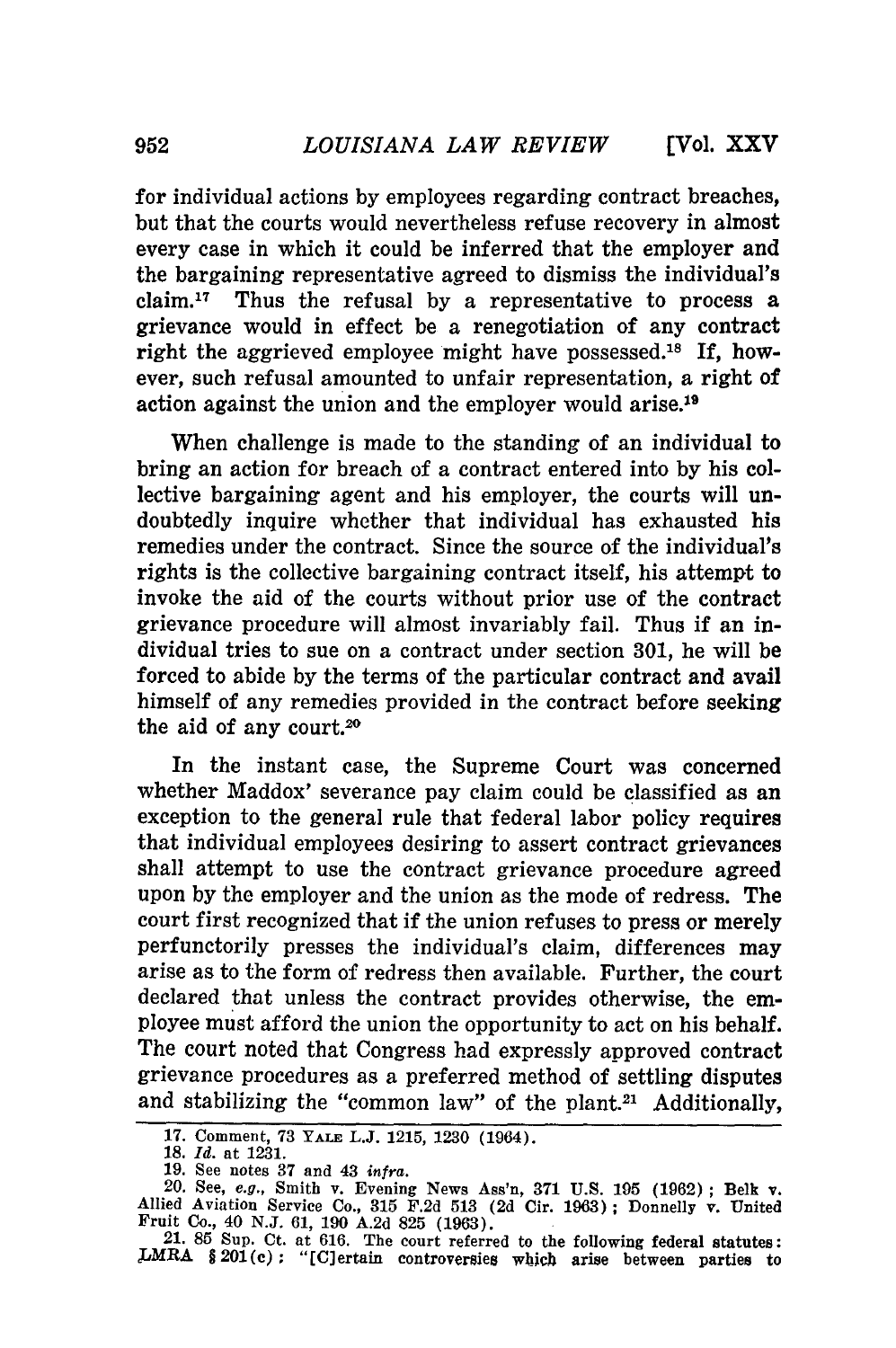## *NOTES*

the court emphasized the strong interest of employers and unions in the utilization of the contract grievance procedure as an exclusive mode of redress, stressing the administrative desirability of a uniform and exclusive method of settling employee grievances. More significantly, the court declared that severance pay and other contract terms governing discharge are not essentially unlike other types of grievances, since they are of obvious comcern to all employees and remain a potential cause of dispute which may disrupt orderly industrial life.<sup>22</sup>

Justice Black, as the lone dissenter, felt the majority opinion manifested great concern for the interests of employers and unions but little understanding of the individual worker who is required to "follow the long, time-consuming, discouraging road to arbitration" regardless of his feelings and whether or not he is still in the good graces of the union.<sup>23</sup>

The effect of the cases interpreting section 301 of the LMRA, from *Lincoln Mills to Maddox,* has been to sustain a broad jurisdiction in the federal courts to enforce collective bargaining contracts, and arbitration clauses in particular, and thus to promote and encourage arbitration as a method of resolving industrial disputes. An added impetus inducing management and labor to resort to arbitration has been given in NLRB holdings in favor of honoring arbitration awards in both unfair labor practice and representation cases.<sup>24</sup> The factual situation of the

LMRA § 203(d) **:** "Final adjustment by a method agreed upon by the parties is hereby declared to be the desirable method for settlement of grievance disputes arising over the application or interpretation of an existing collective-bargaining agreement. The Service is directed to make its conciliation and mediation services available in the settlement of such grievance disputes only as a last resort and in exceptional cases."

22. **85** Sup. Ct. at 618. The Court, noting that the Alabama courts had relied on the holdings of Moore v. Illinois Central R.R., 312 U.S. 630 (1941) and Trans. continental & Western Air, Inc. v. Koppal, 345 U.S. 653 (1953), reasoned that since federal jurisdiction in those cases was based on diversity and federal law was not applied, subsequent decisions had removed major underpinnings of the decisions. Without overruling *Moore* within the field of the Railway Labor Act, the Court refused to extend it to suits under § **301** of the Taft-Hartley Act.

23. 85 Sup. Ct. at 624.

24. See, *e.g.,* Insulation & Specialities, Inc., 144 N.L.R.B. 1540 (1963) Raley's Supermarkets, 143 N.L.R.B. 256 (1963) ; Raytheon Co., 140 N.L.R.B. **883** (1963); International Harvester Co., 138 N.L.R.B. 923 (1962) ; Gateway

collective-bargaining agreements may be avoided or minimized by making available full and adequate governmental facilities for furnishing assistance to employers and the representatives of their employees in formulating for inclusion within such agreements provision for adequate notice of any proposed changes in the terms of such agreements, for the final adjustment of grievances or questions regarding the application or interpretation of such agreements, and other provisions designed to prevent the subsequent arising of such controversies."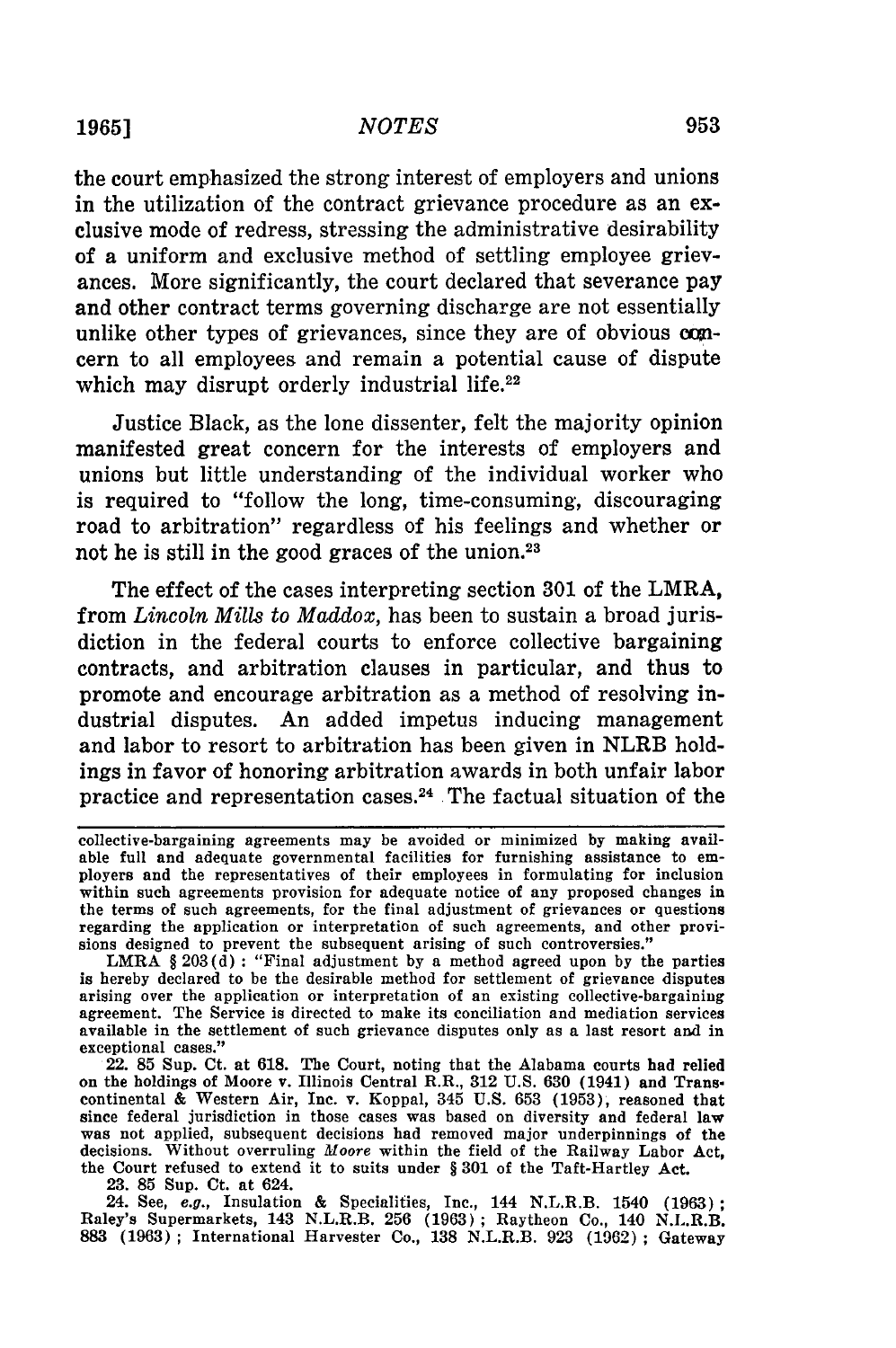**[Vol. XXV**

present case accentuates the high regard the Supreme Court has for arbitration and its role as a stabilizer of labor-management strife. Here Maddox was no longer an employee and in fact had not been one for some three years. The Alabama courts weighed this fact heavily in holding that federal law was not applicable in suits for severance pay since the employment relationship had necessarily terminated, thus ending danger of industrial strife such as would warrant the application of federal law.25 Even under these circumstances, the Supreme Court steadfastly refused to extend the rationale of cases<sup>26</sup> governed by the Railway Labor Act to suits under section 301 of the LMRA.<sup>27</sup>

It is submitted that the result reached by the Supreme Court is consistent with the federal labor policy requiring all individual employees to assert their contractual grievances within the grievance procedure agreed upon by the employer and the bargaining representative.28 However, it is perhaps a matter of some concern, as Justice Black suggests in his dissent,<sup>29</sup> that the federal courts have given overwhelming support to the interests of the majority despite the apparent grant of some freedom to the individual to present his own interests before the employer under section **930** and despite the construction of section  $301^{31}$  by the courts<sup>32</sup> in favor of the individual. The courts have reasoned that it is not inconsistent with the NLRA, although it is seemingly contrary to the language of the section 9 proviso, to require all grievances to be processed through the contractual

29. **85** Sup. Ct. at 624 (Black, **J.,** dissenting).

30. See note **5** *supra.*

**31.** See note 6 *supra.*

**32.** See note **7** *supra.*

Transp. Co., 137 N.L.R.B. 1763 (1962) ; Montgomery Ward & Co., 137 N.L.R.B. 346 (1962) ; Denver-Chicago Trucking Co., 132 N.L.R.B. 1416 (1961) ; Osherwitz & Sons, 130 N.L.R.B. 418 (1961); Spielberg Mfg. Co., 112 N.L.R.B. 1080 **(1955).**

**<sup>25. 158</sup>** So. **2d 487** (Ala. **App.** 1960), aff'd, **275** Ala. **685, 158** So. **2d** 492 **(1963).**

<sup>26.</sup> In Transcontinental & Western Air, Inc. v. Koppal, 345 U.S. **653** (1953) and Moore v. Illinois Central R.R., 312 U.S. 630 (1941), the Supreme Court refused to hold that a discharged worker must pursue collective bargaining grievance procedures before suing in a court for wrongful discharge.

<sup>27.</sup> The Court reasoned that major underpinnings of the Railway Labor Act cases had been removed since they were decided when it was not thought that federal law was to be applied merely because the collective bargaining agreements were subject to the Railway Labor Act. The Court noted that substantive federal law now applies to suits on collective bargaining agreements covered by the Railway Labor Act. **85** Sup. Ct. at 618.

<sup>28.</sup> See Humphrey v. Moore, **375** U.S. **335** (1964). See generally Summers, *Individual Rights in Collective Agreements and Arbitration,* **37 N.Y.U.** L. **REv. 362** (1962) ; *Cox', Rights Under a Labor Agreement,* **69** HARy. L. REv. **600** (1956).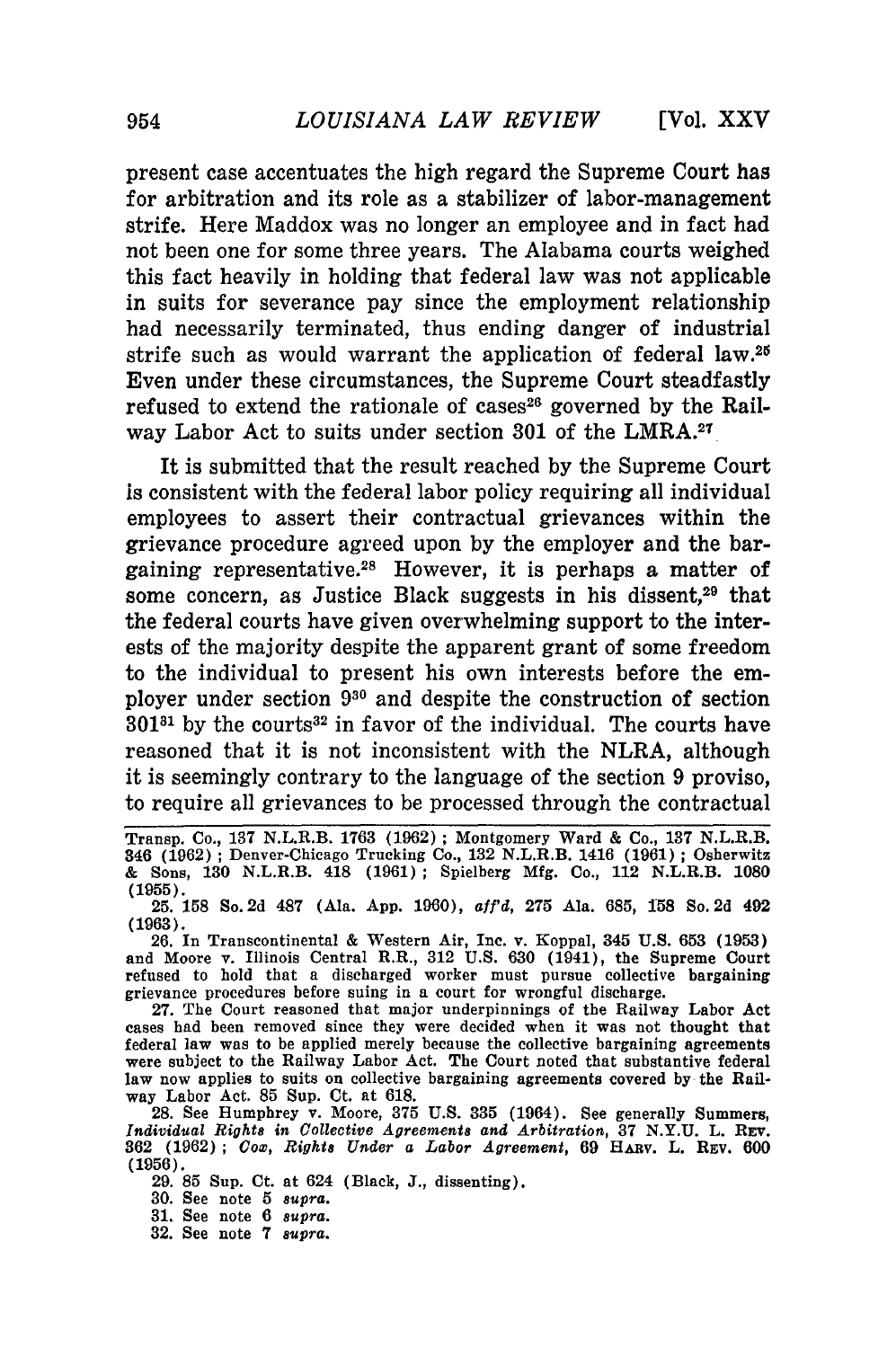#### **1965]** *NOTES*

grievance procedure, and now section **301** has met a similar fate for the same reason,<sup>33</sup> namely, to foster arbitration as a stabilizer of industrial disputes.<sup>84</sup>

In the instant case the court suggests that the individual may be able to resort to other means of redress, presumably to the courts or to the NLRB, if his bargaining representative refuses to press or only perfunctorily presses his claim.<sup>35</sup> Beginning with *Steele v. Louisville & N. R.R.,36* the Supreme Court has read federal statutes to require fair representation of employees. It has been said, however, that this duty of fair representation, as enforced by the courts, $37$  has provided scant protection of the individual's rights because the courts have applied a presumption of reasonableness<sup>38</sup> which has virtually precluded a finding of breach.<sup>39</sup> Although it is submitted that this criticism is too harsh, the failure of the courts to articulate workable standards either to measure or to enforce the duty has led commentators to urge that the NLRB enforce the duty under its unfair labor practice jurisdiction.<sup>40</sup> The initial adjudication by

See, e.g., Proctor & Gamble Independent Union v. Proctor & Gamble Mfg. Co., **312** F.2d 181 (2d Cir. 1962) ; Palnau v. Detroit Edison Co., 301 F.2d 702 (6th Cir. 1962) ; Ostrofsky v. United Steelworkers, 273 F.2d 614 (4th Cir. **1959),** *cert. denied,* **363 U.S.** 849 **(1960) ;** Hughes Tool Co. v. NLRB, 147 **F.2d** 69 (5th Cir. 1945) **;** United States v. Voges, 124 F. Supp. 543 (E.D.N.Y. 1954) ; *contra,* Donnelly v. United Fruit Co., 40 N.J. 61, 190 A.2d 825 (1963) (construing federal law).

34. Republic Steel Corp. v. Maddox, 85 Sup. Ct. 614, 619 (1965). See Comment, **73 YALE L.J. 1215** (1964).

**35. 85** Sup. Ct. at **616. 36. 323 U.S. 192** (1944).

**37.** See, *e.g.,* Syres v. Oil Workers Union, **350 U.S. 892 (1955),** *reversing per curiam,* **223 F.2d 739** (5th Cir. **1955) ;** Ford Motor Co. v. Huffman, 345 **U.S. 330** (1953); Brotherhood of Railroad Trainmen v. Howard, 343 U.S. 768 (1952); Wallace Corp. v. Labor Board, 323 U.S. 248 (1944); Tunstall v. Firemen & Enginemen, 323 U.S. 210 (1944); Steele v. Louisville & N. R.R., 323 U.S. 192 (1944).

**38.** In Ford Motor Co. v. Huffman, 345 **U.S. 330, 338 (1953),** the Court suggested the following: **"A** wide range of reasonableness must be allowed a statutory bargaining representative in serving the unit it represents, subject always to complete good faith and honesty of purpose in the exercise of its discretion."

**39.** Comment, **73 YALE L.J. 1215,** 1234 (1964); see generally Wellington, *Union Democracy and Fair Representation: Federal Responsibility in a Federal System,* **67 YALE L.J. 1327 (1958).**

40. Cox, *The Duty of Fair Representation,* 2 **VILL.** L. **REv, 151 (1957);**

**<sup>33.</sup>** In Black-Clawson Co. v. International Ass'n of Mach., 313 F.2d 179, **185 (2d** Cir. **1962),** the Court interpreted the § 9 proviso in the following manner: "[T]he proviso was designed merely to confer upon the employee the privilege to approach his employer on personal grievances when his union reacts with hostility or apathy . **. .** . [The employee] is therefore without power to compel Black-Clawson to arbitrate the grievance stemming from his accusation of wrongful discharge. The Union is the sole agency empowered to do so by the statute and **by** the terms of the contract before us."